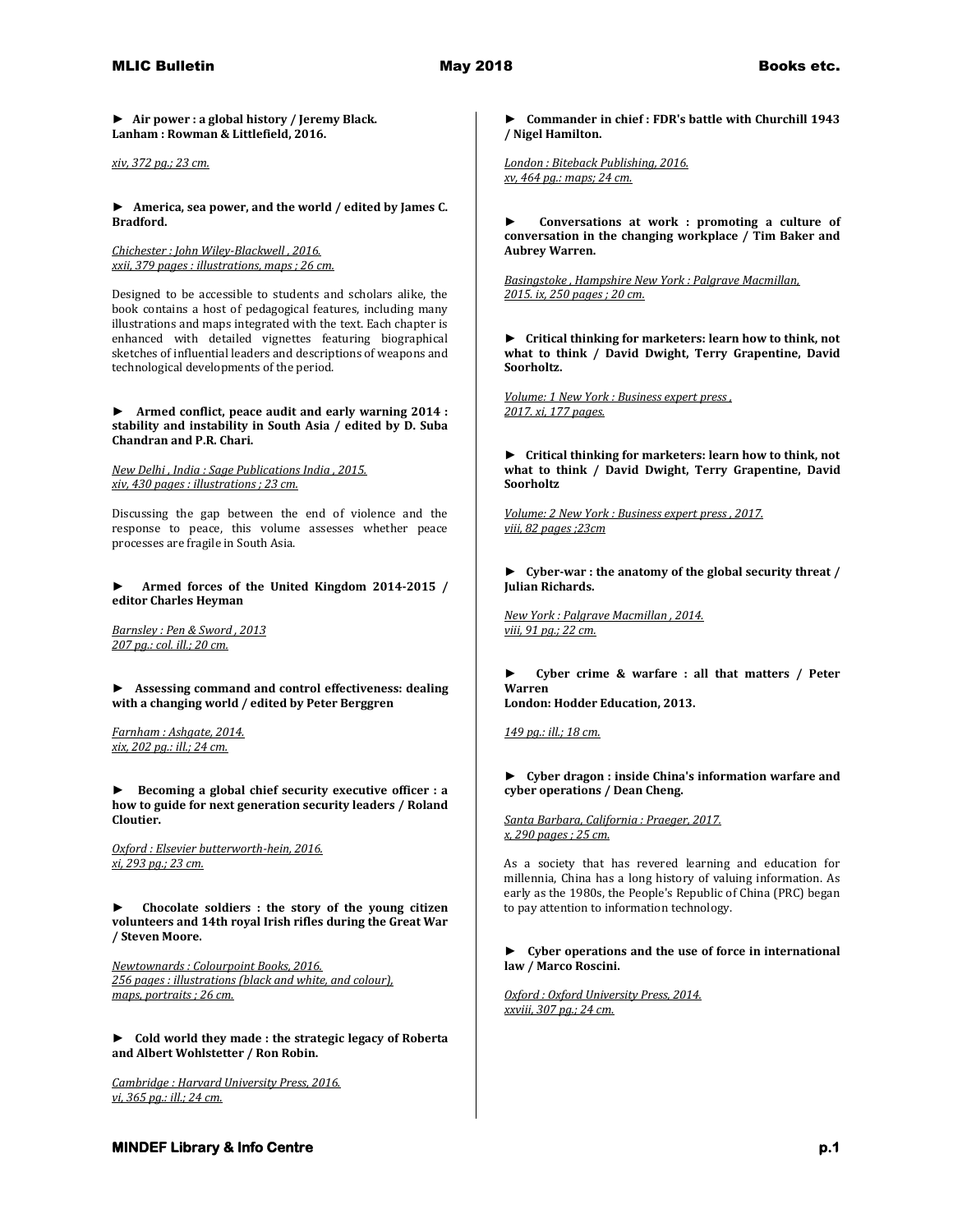**► Cybersecurity : protecting critical infrastructures from cyber attack and cyber warfare / edited by Thomas A. Johnson.**

*Boca Raton: CRC Press, 2015. xvi, 347 pages ; 24 cm.*

Cyber attacks are increasingly targeting the core functions of the economies in nations throughout the world. The threat to attack critical infrastructures, disrupt critical services, and induce a wide range of damage is becoming more difficult to defend against.

**► Detainee abuse during Op TELIC : "a few rotten apples"? / Timothy Wood**

*Basingstoke : Palgrave Macmillan , 2016 xi, 120 pg.; 22 cm.* 

**► Effective implementation in practice : integrating public policy and management / Jodi Sandfort and Stephanie Moulton.**

*San Francisco : Jossey-Bass, 2015. xix, 388 pages : illustrations ; 24 cm.* 

**► Essentials of counterterrorism / James J.F. Forest, editor Santa Barbara, California : Praeger, 2015.**

*xviii, 456 pages : illustrations, maps ; 25 cm.*

These titles represent an invaluable resource for students and researchers as well as anyone who seeks a deeper understanding of the complex issues that affect our lives and future.

**► Ethics and cyber warfare : the quest for responsible security in the age of digital warfare / George R Lucas.**

*New York : Oxford Univ Press , 2017. xii, 187 pg.: map; 24 bm.* 

**► Explanation and progress in security studies : bridging theoretical divides in international relations / Fred Chernoff.**

*Stanford Stanford University Press, 2014 ix, 311 pg.; 23 cm.*

This book asks why security studies, as a central area of international relations, has not experienced scientific progress in the way natural sciences have, and answers by arguing that the underlying reason is that scholars in security studies have advanced a range of different notions of "explanation" or different criteria of "explanatory superiority" to show that their positions are better than rival positions.

**► Global intelligence oversight : governing security in the twenty-first century / edited by Zachary K. Goldman**

*New York : Oxford University Press, 2016 xxxi, 357 pg.; 24 cm.* 

**► Global security in the twenty-first century : the quest for power and the search for peace / Sean Kay.**

*3rd edition Lanham : Rowman & Littlefield, 2015.* 

**► How the war was won : air-sea power and Allied victory in World War II / Phillips Payson O'Brien**

*Cambridge : Cambridge University Press , 2015. xx, 626 pages ; 24 cm.* 

**► Humanitarian intervention and legitimacy wars :: seeking peace and justice in the 21st century / Richard Falk.**

*London : Routledge , 2015. x, 223 pg.; 23 cm.* 

**► Humanizing the sacred : sisters in Islam and the struggle for gender justice in Malaysia / Azza Basarudin.**

*Seattle : University of Washington Press , 2016. xvii, 330 pages : illustrations ; 24 cm.* 

**► India at war : the subcontinent and the Second World War / Yasmin Khan.**

*New York : Oxford University Press , 2015. xvi, 416 pg.: ill.; 24 cm.* 

**► Influential leadership a leader's guide to getting things done / Colin Gautrey.**

*1st Edition. London: Kogan Page, 2014. ix, 270 pages : illustrations ; 24 cm.*

With an emphasis on the role of trust and power, this book provides practical guidance to becoming a more effective leader. Readers will learn how to: get bigger, better and safer results through influence, become a leader who gets more done

**► Inside cyber warfare / Jeffrey Carr.**

*2nd edition, Sebastopol : O'Reilly , 2012. xviii, 294 pg.: ill.; 23 cm.* 

**► Inspiring innovation : examining the operational, policy, and technical contributions made by Vice Admiral Samuel L. Gravely Jr. and his successors / Lieutenant Commander Robert Crosby,** USN.

*Newport, Rhode Island : Naval War College Press, 2018. v, 197 pages : illustrations (chiefly color) ; 23 cm.*

History of African American admirals in the US Navy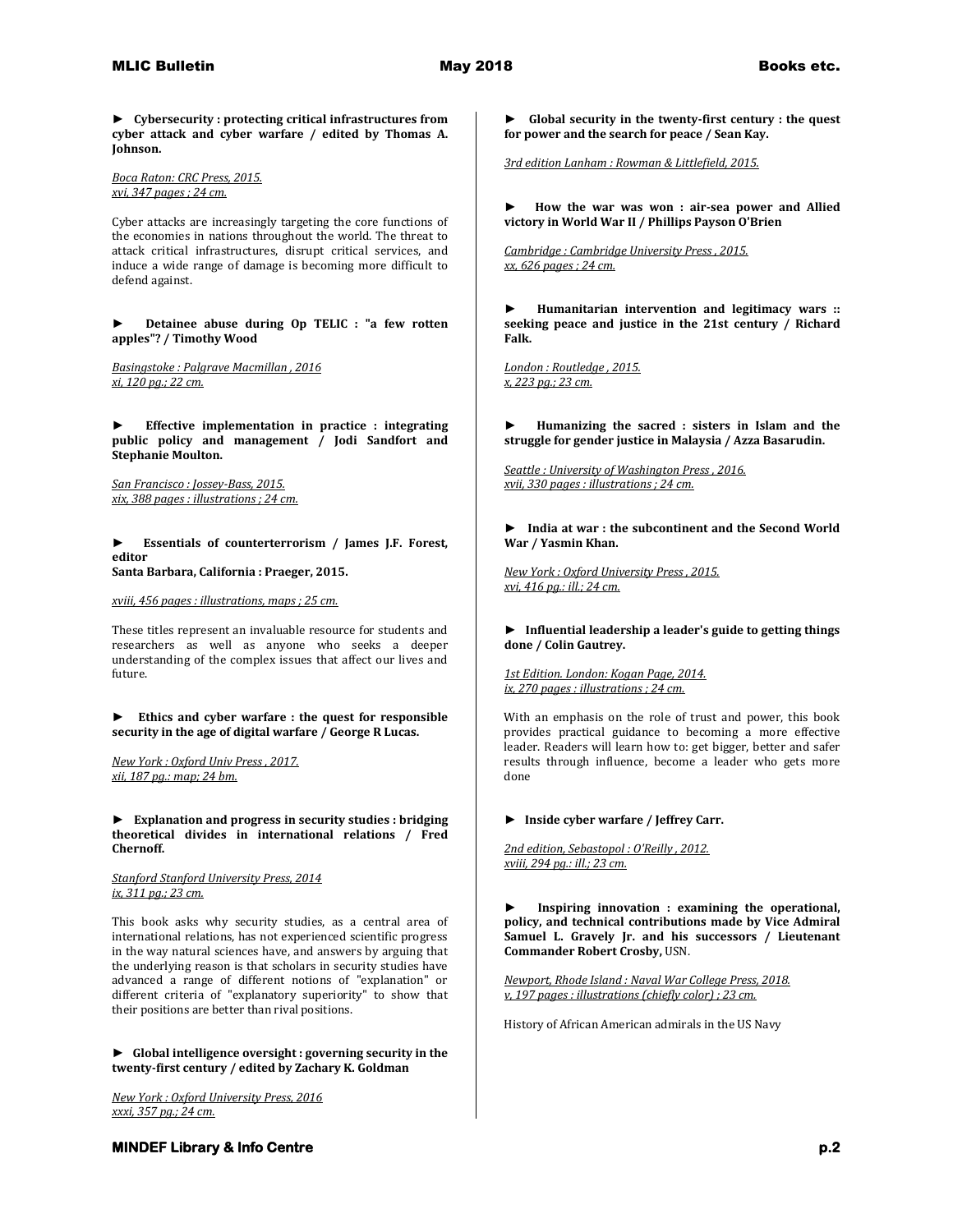**► International strategic relations and China's national security : world at the crossroads / National Defense University Blue Paper.**

*Singapore : World Scientific, 2017 xviii, 351 pg.; 23 cm.* 

**► Jihadism transformed : Al-Qaeda and Islamic State's global battle of ideas / Simon Staffell & Akil N. Awan (editors).**

*London : C Hurst & Co., 2016 xv, 273 pages : illustrations ; 23 cm.* 

**► Jumpstart! Thinking skills and problem solving : games and activities for ages 7-14 / Steve Bowkett.**

*London, England : Routledge, 2015. xix, 132 pages : illustrations ; 21 cm.*

If you are one of the thousands of teachers looking for a range of practical and fun ideas to engage pupils in effective proactive learning, then this is the perfect book for you.

### **► Maintaining maritime order in the Asia-Pacific The National Institute for Defense Studies**

*Tokyo : The National Institute for Defence Studies , 2018 162 pages : illustrations ; 21 cm.* 

**► Management shift : how to harness the power of people and transform your organization for sustainable success / Vlatka Hlupic.**

*Basingstoke : Palgrave Macmillan, 2014. xxxii, 251 pg.; 22 cm.* 

**► Mental illness at work : a manager's guide to identifying, managing and preventing psychological problems in the workplace / Mary-Clare Race, Adrian Furnham.**

*Basingstoke : Palgrave Macmillan, 2014. x, 246 pages : illustrations ; 23 cm.*

Written by leading psychologists Mary-Clare Race and Adrian Furbanham, this book explores the psychiatric classification of mental illness and offers practical and solid advice on the identification, mitigation and prevention of mental illness in the workplace.

**► Military Inc. : inside Pakistan's military economy / Ayesha Siddiqa.**

*2nd edition, London : Pluto Press , 2017 xvi, 382 pages ; 23cm* 

**► Missionaries of modernity : advisory missions and the struggle for hegemony in Afghanistan and beyond / Antonio Giustozzi, Artemy M. Kalinovsky ; with Paul Robinson, Bob Spencer and Alfia Sorokina.**

*London : C. Hurst & Co , 2016. ix, 496 pages ; 23 cm.*

This volume is an historical survey of advisory and mentoring missions from the 1940s onward, starting from the Soviet missions to the Kuomintang and ending with the mission to Iraq. It focuses on Afghanistan during the Soviet occupation and after 2001, but also deals with virtually every single advisory mission from the 1940s onward

**► Moral reasoning at work : rethinking ethics in**  organizations /  $\tilde{A}$  vind Kvalnes.

*Basingstoke : Palgrave Macmillan, 2015. vi, 108 pages ; 23 cm.* 

**► National security through a cockeyed lens : how cognitive bias impacts U.S. foreign policy / Steve A. Yetiv**

*Baltimore: Johns Hopkins University Press, 2013. 155 pages ; 23 cm.*

The book is aimed chiefly at students and the lay public, though academics may benefit from it

**► New Arab wars : uprisings and anarchy in the Middle East / Marc Lynch.**

*New York : Public Affairs, 2016. xviii, 284 pg.; 24 cm.* 

**► New thinking in Islam : the jihad for democracy, freedom and women's rights / Katajun Amirpur**

*London : Gingko Library, 2015. xvi, 220 pg.; 24 cm.* 

#### **► Public management / Ian Greener.**

*Second edition. Basingstoke, Hampshire New York : Palgrave Macmillan, 2013. xii, 238 pages : illustrations ; 24 cm.*

Public Management adopts a critical, comparative and international approach to the key concepts and ideas of public management. This edition has been fully updated to reflect changes in public policy since the global financial crisis, and it includes examples of different approaches to public policy in the UK, Europe and the USA.

### **► Putin's wars : the rise of Russia's new imperialism / Marcel H. Van Herpen.**

*2nd edition Lanham : Rowman & Littlefield, 2015 xx, 317 pg.: map; 23 cm.*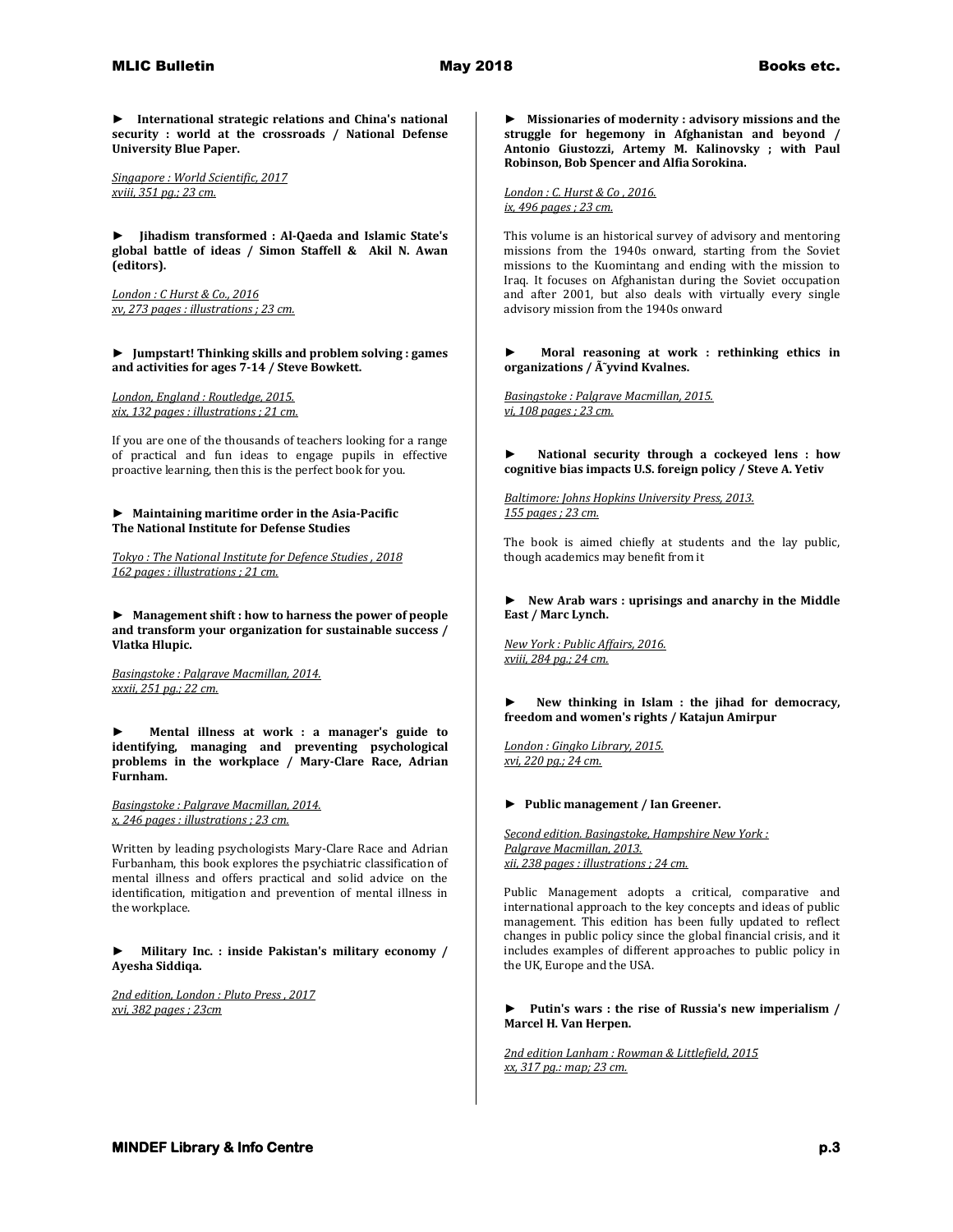**► Refuting ISIS : destroying its religious foundations and proving that it has strayed from Islam and that fighting it is an obligation / by Shaykh Muhammad Al-Yaqoubi.**

*Second edition. Herndon, Virginia: Sacred knowldege , 2016. xviii, 133 pages ; 23 cm*

This second edition of the book comes after the heinous attacks that ISIS perpetrated in Egypt, Lebanon, Turkey, France, the USA and Indonesia. These attacks, which must be condemned by Muslim scholars and preachers around the world, are another testimony that, by killing women, children, and civilians, ISIS betrayed Islam, betrayed the Holy Quran, and betrayed the teachings of Prophet Muhammad (PBUH).

**► Religion and representation : Islam and democracy / edited by Ingrid Mattson, Paul Nesbitt-Larking, Nawaz Tahir.**

*Newcastle upon Tyne : Cambridge Scholars Publishing, 2015. x, 311 pages : illustrations (black and white) ; 22 cm.* 

**► Rethinking risk in national security : lessons of the financial crisis for risk management / Michael J. Mazarr.**

*New York : Palgrave Macmillan, 2016. ix, 246 pg.; 23 cm.* 

**► Risk and crisis management in the public sector / Lynn T Drennan, Allan McConnell, Alastair Stark.**

*New York : Routledge, 2015.*

This exciting new edition enhances the original text with contemporary cases and a greater focus on the international, trans-boundary and multi-agency dimensions of risk and crisis management.

# **► Russia and the new world order / Bobo Lo.**

*Washington : Brookings Institution Press , 2015. xxiv, 341 pages ; 24 cm.*

Examines the interplay between Russian foreign policy and a complex global environment, contrasting the Kremlin's view of a declining west and resurgent Russia with the world Moscow actually faces, which is defined by a new disorder that challenges core Russian assumptions and puts a premium on adaptability

**► Security leader insights for risk management : lessons and strategies from leading security professionals / edited by Richard Chase.**

*Amsterdam : Elsevier, 2015. x, 50 pages : illustrations ; 23 cm.*

This collection of best practices is a quick way to bring staff and contractors up to speed on topics related to defining risk, security's role in mitigating board-level global risk, and being part of a unified risk oversight process in enterprise risk management.

**► Social media analytics : techniques and insights for extracting business value out of social media / Matthew Ganis, Avinash Kohirkar.**

*New York: IBM Press, 2016. xxxv, 268 pages : illustrations ; 23 cm.*

Social Media Analytics is the complete insider's guide for all executives and marketing analysts who want to answer mission-critical questions and maximize the business value of their social media.

**► Strategic leader's roadmap : 6 steps for integrating leadership and strategy/ Singh Harbir & Michael Useem.**

*Philadelphia: Wharton Digital Pr , 2016. 123 pages ; 21cm* 

**► The accidental admiral : a sailor takes command at NATO / Adm. James Stavridis, USN (Ret.).**

*Annapolis : Naval Institute Press, 2014 xvi, 246 pages, 24 unnumbered pages of plates : illustrations, maps ; 24 cm.* 

**► The dragon's teeth : the Chinese People's Liberation Army : its history, traditions, and air sea and land capability in the 21st century / Benjamin Lai.**

*Philadelphia : Casemate Academic, 2016. xvi, 320 pages, 32 unnumbered pages of plates ; 24 cm.* 

## **► The fall of the Turkish model : how the Arab uprisings brought down Islamic Liberalism / by Cihan TuÄŸal.**

*London : Verso , 2016. viii, 296 pages ; 21 cm.*

In this incisive analysis, Cihan TuÄŸal argues that the problem with this model of Islamic liberalism is much broader and deeper than Erdogan's increasing authoritarianism. The problems are inherent in the very model of Islamic liberalism that formed the basis of the AKP's ascendancy and rule since 2002--an intended marriage of neoliberalism and democracy.

**► The military revolution in early modern Europe : a revision / Frank Jacob and Gilmar Visoni-Alonzo.**

*London : Palgrave Macmillan , 2016. v, 101 pages ; 22 cm.*

This book challenges the premise that a 'military revolution' prompted the major European powers to enter into an era of global hegemony during the Early Modern period, and suggests that this theory is not supported if we closely examine contemporary historical events.